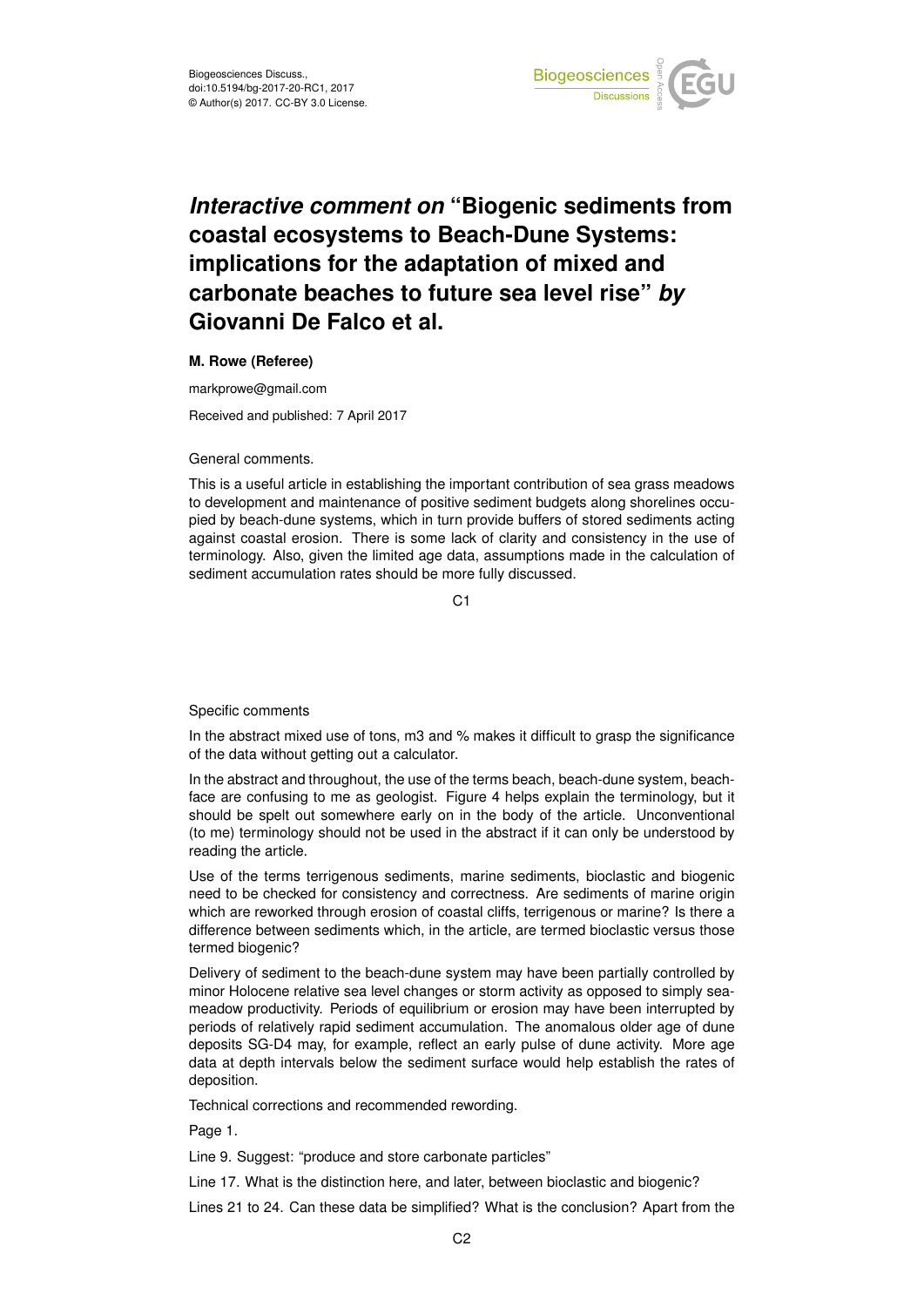mixture of units (It is a bit bewildering when to my mind the use of the terms beachdune system and beachface are not conventional. The word "beach" (last word of the paragraph) on its own is not defined anywhere. These inconsistencies crop up later.

Line 25 and 26. Awkward sentence. I suggest dividing into 2 sentences: ". . .P.oceanica, which our data can help quantify. The value of this sediment-supply service is in addition to the other important ecological services provided by seagrass meadows."

Page 2.

Line 3. Suggest rephrasing: "by the supply and delivery of sediments from the land (fluvial, cliff erosion) and from the sea (nearshore)."

Line 6. Again I am not sure of the intended meaning of terrigenous (is it based on chemistry or provenance?). Suggest: "in areas where supply from the land is scarce".

Page 3.

Line 7. "Mixed" definition?

Line 19. This may be the place to add a sentence. ". . .carbonate factories. For the purposes of this study we define the beach-dune system as . . ...". Cite any previous research which has used this definition.

Line 32. Insert loose or unconsolidated before "sedimentary deposits"

Page 4.

Line 3. Is "bioclastic" a better term than "biogenic"? Biogenic would be a reef or an oolite perhaps,. Line 14. Substitute "range" for "water displacement"

Line 19. Substitute "height" for "amplitude" unless Simeone et al., 2014 used the term "amplitude" to convey changes in height.

Page 5.

C3

Line 1. Is the "submerged sector of the beach", the coastal wedge?

Page 6.

Line 16. Use of the term "beachface" runs into problems here. Usually the beach comprises a beachface (inter-tidal), berm and upper beach (supra-tidal) which merge into the foredune.

Page 7.

Line 4. Suggest "..considering a span of ages from approximately 0.5 to 4.4 ka Bp based on  $\dots$ 

Line 27. Suggest: "prevents the preservation of vertical cliffs favouring, instead, the formation of 15m high seaward sloping talus deposits which have resulted from slumping."

Line 29. Substitute "down to" for "up to".

Page 8.

Lines 7 and 8. Delete these two lines. The information is repeated in the following paragraph.

Line 10. Re-phrase this sentence which is difficult to follow.

Page 9.

Line 16. There must have been more to calculating the sediment production than just measuring the surface area. Explain the other factors.

Line 20. What are the assumptions that are made? Is the sediment considered so well mixed, vertically and horizontally, that more age data are not required?

Page 10.

Line 10. Suggest: " ..them, but we have demonstrated that a significant proportion,